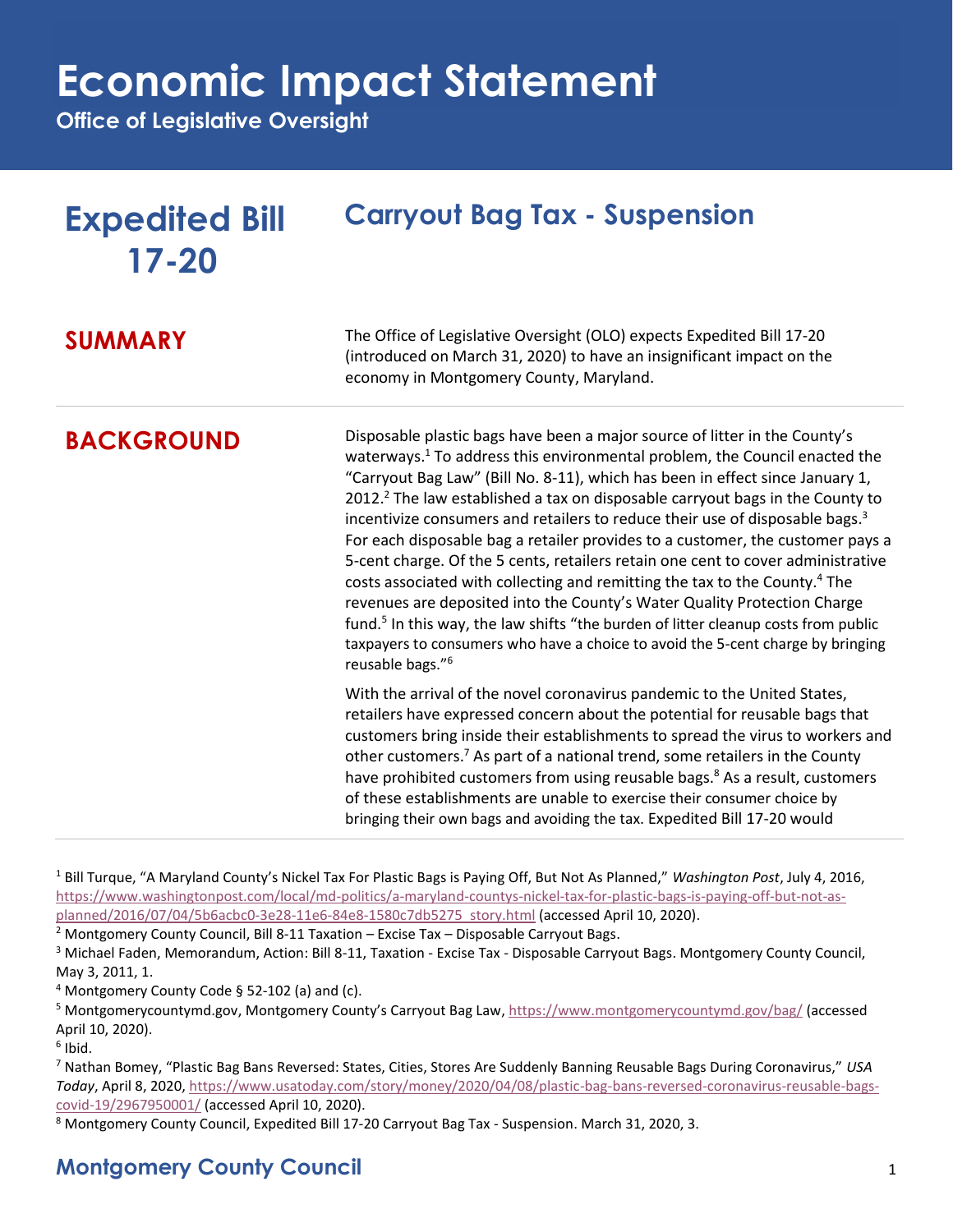# **Economic Impact Statement**

**Office of Legislative Oversight**

|                                                                                                                                     | suspend the carryout bag tax until fifteen days after the state of emergency<br>issued by Governor Hogan ceases. <sup>9</sup>                                                                                                                                                                                   |
|-------------------------------------------------------------------------------------------------------------------------------------|-----------------------------------------------------------------------------------------------------------------------------------------------------------------------------------------------------------------------------------------------------------------------------------------------------------------|
| <b>INFORMATION,</b><br><b>ASSUMPTIONS and</b><br><b>METHODOLOGIES</b>                                                               | No methodologies were used in this statement. The assumptions underlying<br>the claims made in the subsequent sections are based on the judgment of OLO<br>staff. The core assumption made in this analysis is that the temporary removal<br>of the disposable bag tax would have no impact on consumer demand. |
| <b>VARIABLES</b>                                                                                                                    | The variables that could affect economic impacts in the County are the<br>following:                                                                                                                                                                                                                            |
|                                                                                                                                     | Number of retail establishments that have prohibited the use of<br>Π                                                                                                                                                                                                                                            |
|                                                                                                                                     | reusable bags                                                                                                                                                                                                                                                                                                   |
|                                                                                                                                     | Number of disposable bags used by customers<br>α                                                                                                                                                                                                                                                                |
|                                                                                                                                     | Amount of disposable bag litter<br>ο<br>Cost of disposable bag litter cleanup<br>Ο                                                                                                                                                                                                                              |
|                                                                                                                                     |                                                                                                                                                                                                                                                                                                                 |
| <b>IMPACTS</b>                                                                                                                      |                                                                                                                                                                                                                                                                                                                 |
| <b>Businesses, Non-Profits,</b><br><b>Other Private Organizations</b>                                                               | OLO believes that Bill 17-20 would have little to no impact on County private<br>organizations in terms of the Council's priority indicators, namely workforce,                                                                                                                                                 |
| Workforce, operating costs, property values,<br>capital investment, taxation policy, economic<br>development, competitiveness, etc. | operating costs, capital investments, property values, taxation policy,<br>economic development, and competitiveness.                                                                                                                                                                                           |
| <b>Residents</b>                                                                                                                    | OLO believes that Bill 17-20 would have little to no impact on County residents                                                                                                                                                                                                                                 |
| Employment, property values, taxes paid, etc.                                                                                       | in terms of the Council's priority indicators, namely employment, property<br>values, and taxes paid.                                                                                                                                                                                                           |
| <b>WORKS CITED</b>                                                                                                                  | Bomey, Nathan. "Plastic Bag Bans Reversed: States, Cities, Stores Are Suddenly<br>Banning Reusable Bags During Coronavirus." USA Today, April 8, 2020.<br>https://www.usatoday.com/story/money/2020/04/08/plastic-bag-bans-reversed-<br>coronavirus-reusable-bags-covid-19/2967950001/                          |
|                                                                                                                                     | Faden, Michael. Memorandum. Action: Bill 8-11, Taxation - Excise Tax - Disposable                                                                                                                                                                                                                               |

Carryout Bags. Montgomery County Council. May 3, 2011

Montgomery County Code § 52-102 (a) and (c).

<sup>9</sup> County Council, Expedited Bill 17-20. 2.